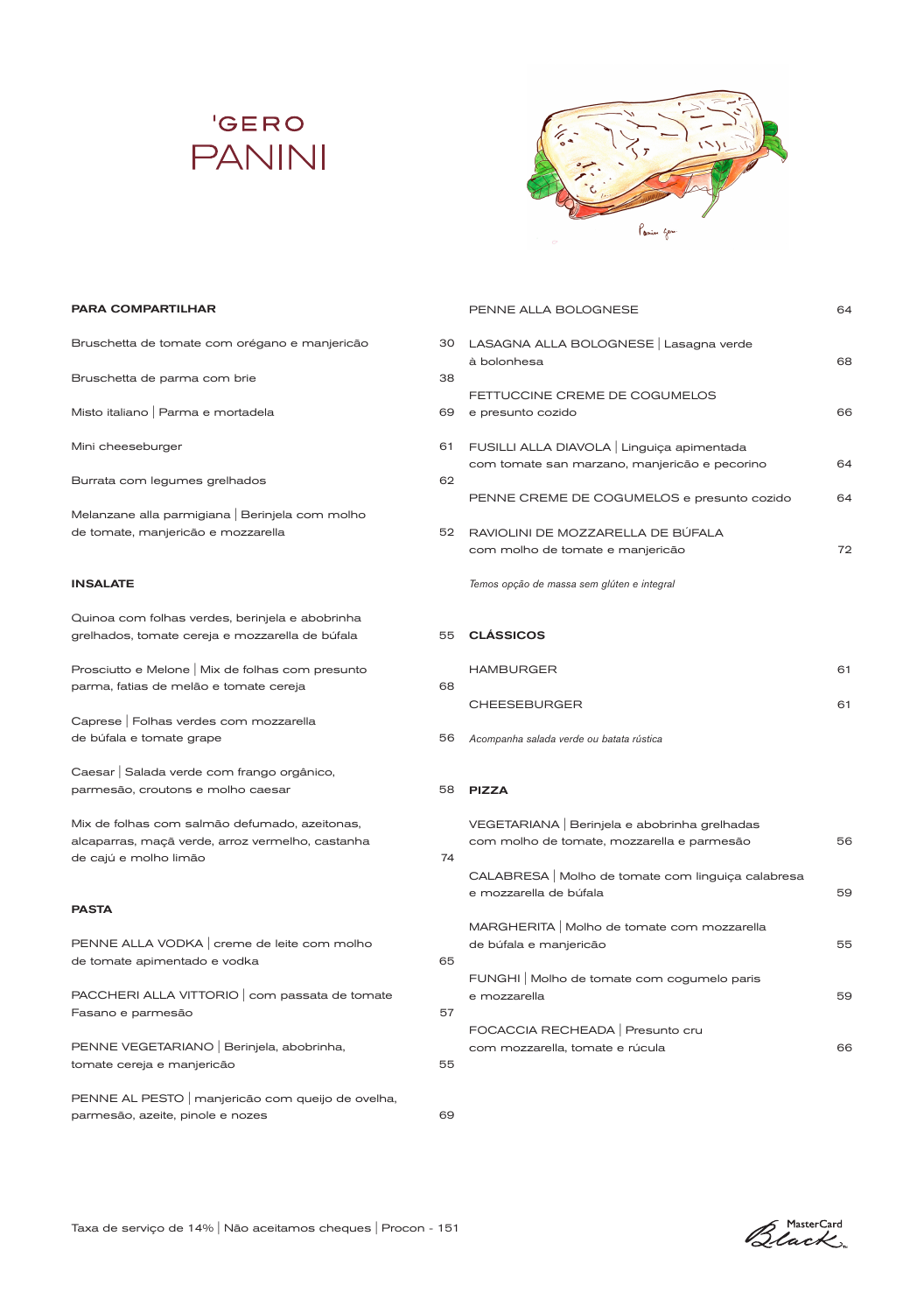| <b>TRAMEZZINO ROMANO NO PÃO DE MIGA</b>                                   |          | <b>MENU BAMBINI</b>                                                                                             |                |
|---------------------------------------------------------------------------|----------|-----------------------------------------------------------------------------------------------------------------|----------------|
| CAPRESE   mozzarella, tomate, orégano e manjericão                        | 54       | <b>HAMBURGER BOVINO</b>                                                                                         | 61             |
| ATUM, ovo cozido, picles, folhas, tomate e maionese                       | 57       | SCALOPPINE GRIGLIATE   Escalopes<br>de filé mignon grelhados                                                    | 73             |
| Acompanha salada verde ou batata rústica                                  |          | POLLO   Peito de frango em tiras                                                                                | 50             |
| <b>PANINI NO PÃO CIABATTA</b>                                             |          | PESCE GRIGLIATO   Filé de peixe do dia grelhado                                                                 | 50             |
| CAPRESE   Mozzarella com tomate, orégano<br>e manjericão                  | 57       | Escolha 1 acompanhamento:                                                                                       |                |
| PANINO DI ANNA abobrinha, berinjela, tomate,<br>queijo de cabra e orégano | 55       | PURE DI PATATE   Purê de batatas<br>PENNE AL POMODORO Penne ao molho de tomate<br>PATATE FRITE   Batatas fritas |                |
| CARPACCIO DE CARNE com parmesão, tomate<br>grelhado, rúcula e mostarda    | 68       | <b>DOLCE</b>                                                                                                    |                |
| PRESUNTO CRU com queijo brie,<br>alface e tomate                          | 66       | Piadina com creme de avelã e morango<br>Torta de maçã                                                           | 24<br>24       |
| MINI CIABATTA DE AZEITONAS com mortadela.<br>queijo de cabra e manjericão | 66       | Brownie de chocolate com sorvete<br>Bolo de coco<br>Cheesecake Clássica de New York                             | 29<br>24       |
| MORTADELA com queijo de cabra ao manjericão,                              |          | e calda de frutas vermelhas<br>Tiramisù                                                                         | 29<br>46       |
| tomate e orégano<br>PORCHETTA, tomate, rúcula e molho verde               | 61<br>54 | Torta di cioccolato<br>Sorvete de queijo com calda de goiabada<br>Frutas da estação                             | 29<br>24<br>19 |
| SALAME com pecorino, tomate e alface                                      | 69       |                                                                                                                 |                |
| Acompanha salada verde ou batata rústica                                  |          |                                                                                                                 |                |

### MENU BAMBINI

| 4              | <b>HAMBURGER BOVINO</b>                                                                                           | 61                   |
|----------------|-------------------------------------------------------------------------------------------------------------------|----------------------|
| $\overline{7}$ | SCALOPPINE GRIGLIATE   Escalopes<br>de filé mignon grelhados                                                      | 73                   |
|                | POLLO   Peito de frango em tiras                                                                                  | 50                   |
|                | PESCE GRIGLIATO   Filé de peixe do dia grelhado                                                                   | 50                   |
| 7              | Escolha 1 acompanhamento:                                                                                         |                      |
| 5              | PURE DI PATATE   Purê de batatas<br>PENNE AL POMODORO   Penne ao molho de tomate<br>PATATE FRITE   Batatas fritas |                      |
| 8              | <b>DOLCE</b>                                                                                                      |                      |
| 6              | Piadina com creme de avelã e morango<br>Torta de maçã<br>Brownie de chocolate com sorvete<br>Bolo de coco         | 24<br>24<br>29<br>24 |
| 6              | Cheesecake Clássica de New York                                                                                   |                      |
|                | e calda de frutas vermelhas                                                                                       | 29                   |
|                | Tiramisù                                                                                                          | 46                   |

### PIADINE NO PÃO FINO FEITO NA CHAPA

| CAPRESE   mozzarella com tomate, orégano<br>e manjericão           | 57 |
|--------------------------------------------------------------------|----|
| ABOBRINHA, berinjela, tomates grelhados,<br>queijo minas e orégano | 55 |
| PRESUNTO CRU, mozzarella, rúcula e tomate                          | 72 |
| MORTADELA com tomate e parmesão                                    | 62 |
| SALMÃO defumado com cream cheese,<br>tomate e alface               | 69 |
| SALAME, queijo pecorino, tomate e orégano                          | 69 |

*Acompanha salada verde ou batata rústica*

Black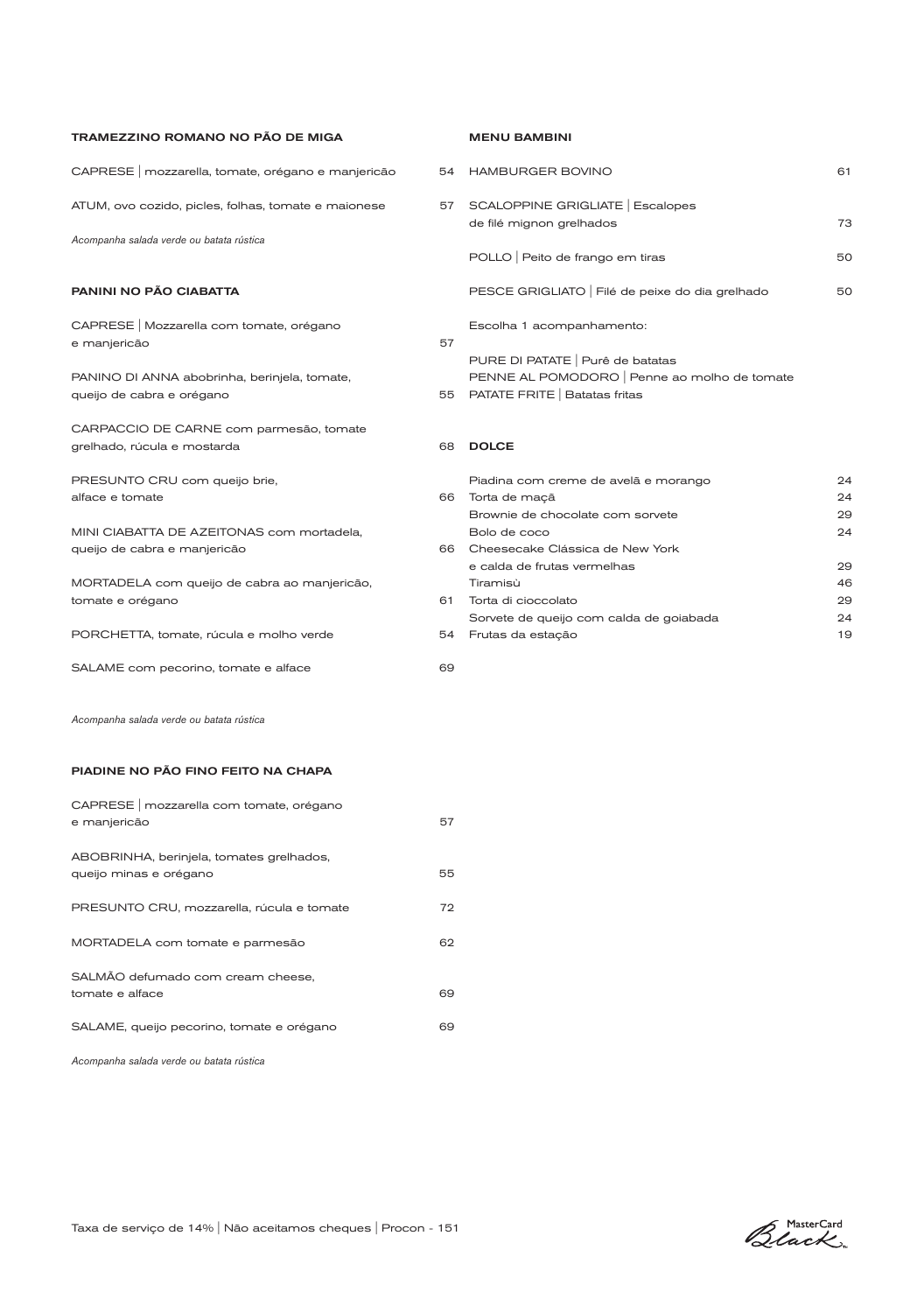# **'GERO PANINI**



DRY MARTINI 47

### NÃO ALCOÓLICOS

|                                                   |      | Gin Tanqueray e vermute seco                            |     |
|---------------------------------------------------|------|---------------------------------------------------------|-----|
| Água Mineral                                      | 8,50 |                                                         |     |
| Água Panna ou S. Pellegrino 500ml                 | 28   | <b>NEGRONI</b>                                          | 47  |
| Refrigerante                                      | 9,50 | Gin Tanqueray, vermute rosso e aperitivo Italiano       |     |
| Suco                                              | 18   |                                                         |     |
| Suco Villa Piva                                   | 19   | <b>WHISKY SOUR</b>                                      | 47  |
| Suco de Tomate                                    | 22   | Whiskey Bulleit Bourbon, limão e xarope simples         |     |
| Café expresso                                     | 9,50 |                                                         |     |
| Café descafeinado                                 | 9,50 | <b>OLD FASHIONED</b>                                    | 47  |
| Café com leite                                    | 9,50 | Whiskey Bulleit Bourbon, bitter e xarope simples        |     |
| Café duplo                                        | 14   |                                                         |     |
| Capuccino                                         | 11   | <b>APEROL SPRITZ</b>                                    | 47  |
| Chá hortelã                                       | 11   | Aperol, espumante e água com gás                        |     |
| Chá limão siciliano                               | 11   |                                                         |     |
| Chá gelado Villa Piva                             | 21   | <b>BELLINI</b>                                          | 47  |
| Energético                                        | 28   | Espumante e polpa de pêssego                            |     |
|                                                   |      | <b>CARAJILLO</b>                                        | 55  |
| <b>CERVEJA</b>                                    |      | Licor e espresso                                        |     |
| Stella Artois                                     | 16   |                                                         |     |
| Beck's                                            | 16   | <b>CLERICOT</b>                                         |     |
| Corona                                            | 18   |                                                         |     |
| Goose Island IPA                                  | 33   | <b>ESPUMANTE</b>                                        | 165 |
|                                                   |      | Espumante, frutas frescas, triple-sec e água com gás    |     |
| <b>CLÁSSICOS</b>                                  |      | <b>VINHO BRANCO</b>                                     | 165 |
|                                                   |      | Vinho Branco, frutas frescas, triple-sec e água com gás |     |
| <b>BLOODY MARY</b>                                | 41   |                                                         |     |
| Vodka Ketel One e suco de tomate temperado        |      |                                                         |     |
|                                                   |      | <b>VODKA</b>                                            |     |
| <b>MOSCOW MULE</b>                                | 41   |                                                         |     |
| Vodka Ketel One, limão, xarope simples            |      | Ketel One                                               | 43  |
| e espuma de gengibre                              |      | <b>Smirnoff Black</b>                                   | 33  |
|                                                   |      | Smirnoff                                                | 27  |
| <b>COSMOPOLITAN</b>                               | 41   | Cîroc                                                   | 60  |
| Vodka Ketel One, siciliano, triple-sec            |      | <b>VOA</b>                                              | 41  |
| e suco de cranberry                               |      | Absolut                                                 | 40  |
|                                                   |      | <b>Belvedere</b>                                        | 61  |
| CAIPIRINHA   VODKA                                | 41   |                                                         |     |
| Vodka Ketel One, fruta e açúcar                   |      |                                                         |     |
|                                                   |      | <b>GIN</b>                                              |     |
| CAIPIRINHA   CACHAÇA                              | 39   |                                                         |     |
| Cachaça Ypióca Prata, fruta e açúcar              |      | Tanqueray                                               | 40  |
|                                                   |      | Gin Tanqueray Rangpur                                   | 55  |
| <b>GIN TÔNICA</b>                                 | 47   | Gin Tanqueray Sevilla                                   | 55  |
| Gin Tanqueray, limão siciliano, zimbro e tônica   |      | Tanqueray Nº Ten                                        | 65  |
|                                                   |      | <b>Beefeater</b>                                        | 49  |
| <b>FITZGERALD</b>                                 | 47   | Hendrick's                                              | 72  |
| Gin Tanqueray, siciliano, xarope simples e bitter |      |                                                         |     |

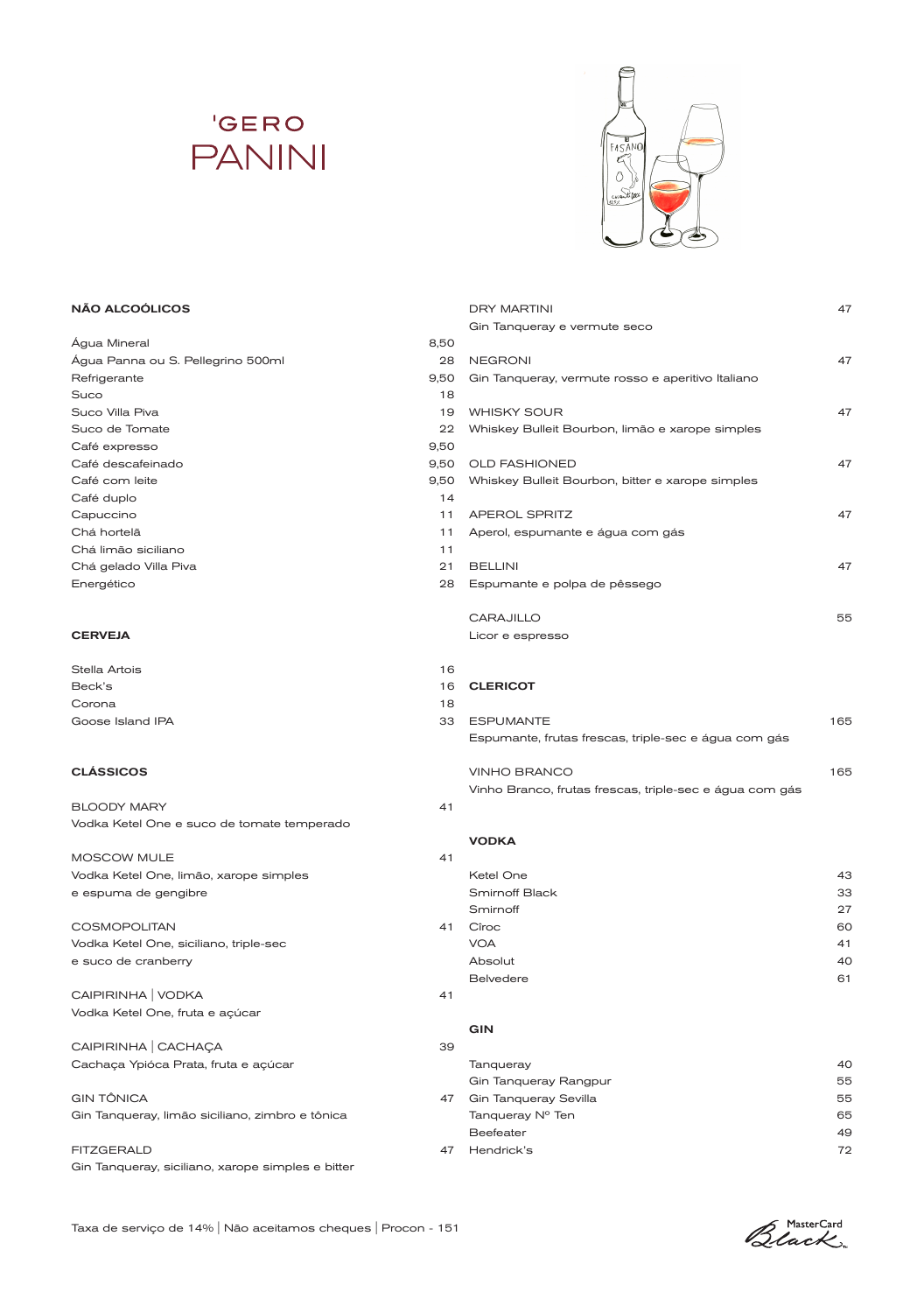| <b>TEQUILA</b>              |     | <b>VINHOS</b>                                           |    | Taça Garrafa<br>150ml 750ml |
|-----------------------------|-----|---------------------------------------------------------|----|-----------------------------|
| José Cuervo Prata           | 33  | <b>SPUMANTI</b>                                         |    |                             |
| José Cuervo Gold            | 33  | La Roche Brut                                           | 27 | 132                         |
| Don Julio Blanco            | 60  | Landiras                                                |    |                             |
|                             |     | Prosecco Fasano Millesimato D.O.C.G.                    |    | 375                         |
|                             |     | De Faveri   2018   Veneto   Itália                      |    |                             |
| <b>BITTER</b>               |     |                                                         |    |                             |
|                             |     | <b>BIANCHI</b>                                          |    |                             |
| Fernet Branca               | 32  | Rosseti Bianco I.G.T.                                   | 44 | 248                         |
|                             |     | Tenute Tosseti   2016   Itália                          |    |                             |
|                             |     | Pinot Grigio Fasano                                     |    | 325                         |
| <b>VERMOUTH</b>             |     | Di Lenardo   2018   Itália                              |    |                             |
|                             |     | Compadre Chenin Chardonnay                              | 34 | 140                         |
| Campari Nacional            | 33  | La Agricola   2019   Mendoza   Argentina                |    |                             |
| Carpano Clássico            | 63  | Pinot Grigio D.O.C Delle Venezie                        | 43 | 195                         |
| Martini Rosso               | 25  | La Gondola   2017   Sicilia   Itália                    |    |                             |
|                             |     | Chateau La Fleur Bellevue                               | 33 | 275                         |
|                             |     | Grand Vin De Bordeaux   Eymas&Fils   2014   França      |    |                             |
| <b>CACHAÇA</b>              |     | Fincas Del Sur Viognier                                 | 33 | 156                         |
|                             |     | La Agricola   2018   Santa Rosa - Mendoza   Argentina   |    |                             |
| Leblon                      | 26  |                                                         |    |                             |
| Espírito de Minas           | 28  | <b>ROSÉ</b>                                             |    |                             |
| Yaguara                     | 21  | Quinta de Bons-ventos Rosé                              | 32 | 148                         |
| Ypióca Prata                | 34  | Casa Santos Lima   2019   Lisboa   Portugal             |    |                             |
|                             |     | Pinot Noir Estate Rosé                                  |    | 215                         |
|                             |     | Bodegas Garzón   2020   Uruguai                         |    |                             |
| <b>RUM</b>                  |     | <b>ROSSI</b>                                            |    |                             |
| Bacardi Branca              | 25  | Borsao Selección                                        |    | 332                         |
| <b>Bacardi Gold</b>         | 25  | Garnacha   Bodegas Borsao   Espanha                     |    |                             |
|                             |     | Chianti Fasano                                          |    | 325                         |
|                             |     | Poggiotondo   2017   Itália                             |    |                             |
| <b>LICOR</b>                |     | Primitivo A. Mare IGP                                   | 42 | 227                         |
|                             |     | Terra Rosa   2019   Puglia   Itália                     |    |                             |
| <b>Baileys</b>              | 35  | Chateau Teyssier                                        |    | 480                         |
| Limoncello                  | 50  | Grand Vin de Bordeaux 2015   Montagne Saint Emilion     |    |                             |
| Licor 43                    | 55  | Rosso di Montaltino D.O.C                               |    | 512                         |
| Cointreau                   | 29  | Tenute Poggiocaro   2015   Toscana   Itália             |    |                             |
|                             |     | Barbaresco D.O.C.G                                      |    | 565                         |
|                             |     | Casali Del Barone   2015   Piemonte   Itália            |    |                             |
| <b>WHISKY</b>               |     | Quinta de Bons-Ventos                                   | 34 | 148                         |
|                             |     | Casa Santos Lima   2019   Lisboa   Portugal             |    |                             |
| Red Label                   | 40  | Fincas Del Sur Malbec                                   |    | 221                         |
| <b>Black Label</b>          | 46  | La Agricola   2018   Valle Do Uco - Mendoza   Argentina |    |                             |
| Macallan Triple Cask 12 Y.O | 208 | Compadre Shiraz - Malbec                                |    | 140                         |
| <b>Bulleit</b>              | 57  | La Agricola   2018   Mendoza                            |    |                             |
| Dewar's                     | 41  | Porto                                                   |    | 32                          |
| <b>Ballantines</b>          | 41  | Poças Tawny                                             |    |                             |
| Jack Daniel's               | 43  |                                                         |    |                             |
| Chivas Regal                | 41  |                                                         |    |                             |
|                             |     | <b>PARA COMPARTILHAR</b>                                |    |                             |
|                             |     | Clericot   Espumante ou Vinho Branco                    |    | 165                         |

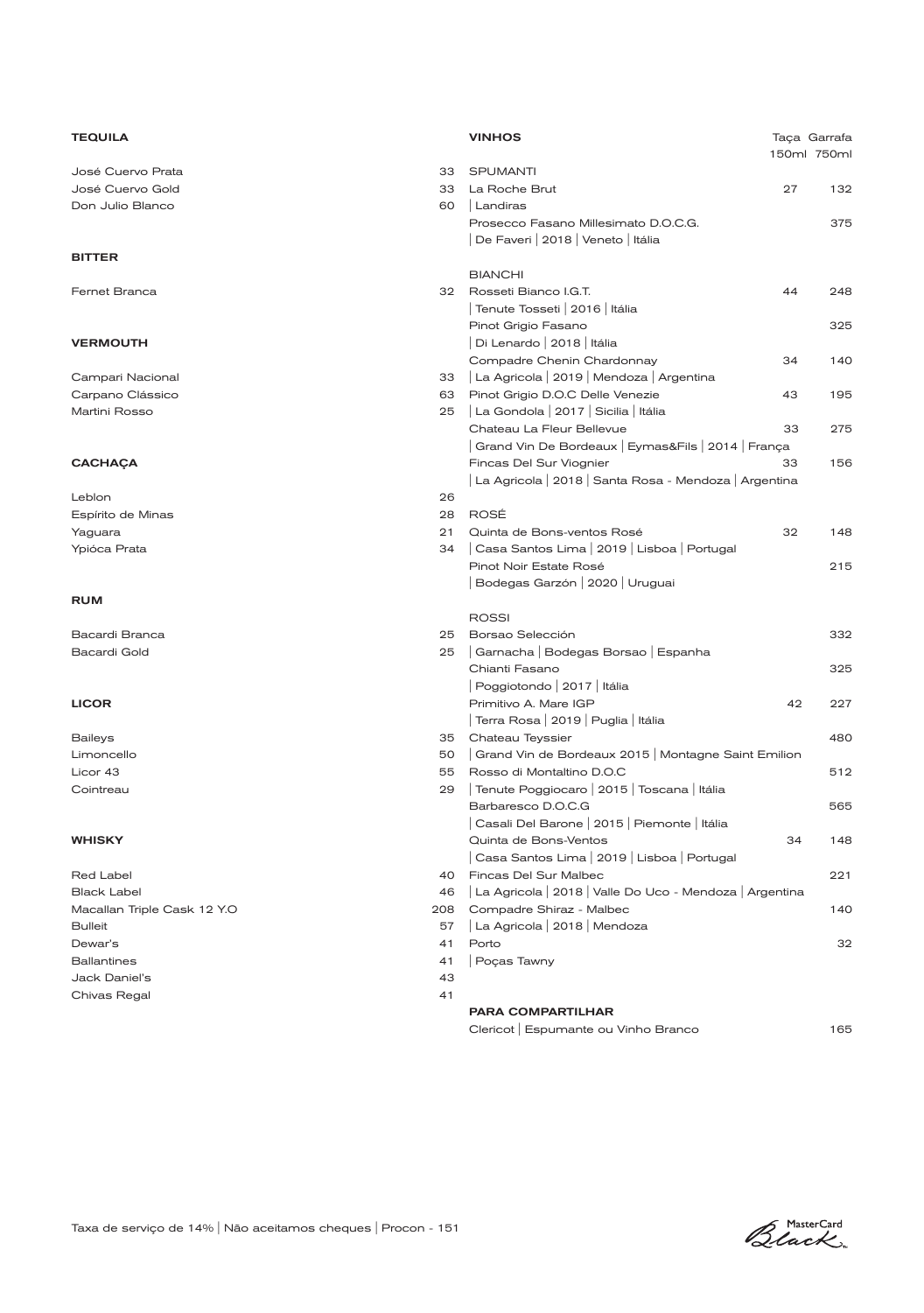



PENNE ALLA BOLOGNESE 64

### FOR SHARING

| Tomato with oregano and basil bruschetta                    | 30 | LASAGNA ALLA BOLOGNESE Green lasagna bolognese                                  | 68 |
|-------------------------------------------------------------|----|---------------------------------------------------------------------------------|----|
| Parma ham with brie cheese bruschetta                       | 38 | FETTUCCINE WITH CREAM OF MUSHROOMS<br>and cooked ham                            | 66 |
| Italian cold cuts   parma ham and mortadella                | 69 |                                                                                 |    |
|                                                             |    | FUSILLI ALLA DIAVOLA Spicy sausage with                                         |    |
| Mini cheeseburger                                           | 61 | san marzano tomato, basil and pecorino cheese                                   | 64 |
| Burrata with grilled vegetables                             | 62 | PENNE WITH Cream of mushrooms and cooked ham                                    | 64 |
| Melanzane alla parmigiana   Eggplant with tomato            |    | BUFFALO MOZZARELLA RAVIOLINI                                                    | 72 |
| sauce, basil and mozzarella                                 | 52 | with tomato sauce and basil                                                     |    |
|                                                             |    | Whole grain and gluten free pasta available                                     |    |
| <b>INSALATE</b>                                             |    |                                                                                 |    |
| Caprese   Green salad with buffalo mozzarella               |    | <b>CLASSIC SANDWICHES</b>                                                       |    |
| and grape tomato                                            | 55 |                                                                                 |    |
| Prosciutto e Melone   Green salad with parma ham,           |    | <b>HAMBURGER</b>                                                                | 61 |
| melon and cherry tomatoes                                   | 68 | <b>CHEESEBURGER</b>                                                             | 61 |
| Caprese   Green salad with buffalo mozzarella               |    | Sandwiches are served with rustic french fries or green salad                   |    |
| and grape tomato                                            | 56 |                                                                                 |    |
| Caesar   Green salad with organic chicken,                  |    |                                                                                 |    |
| parmesan, croutons and caesar sauce                         | 58 | <b>PIZZA</b>                                                                    |    |
|                                                             |    | VEGETARIAN Grilled eggplant and zucchini with                                   |    |
| Green salad with smoked salmon, olives,                     |    | tomato sauce, mozzarella and parmesan                                           | 56 |
| capers, green apple, red rice, cashew nut<br>and lime sauce |    | 74 CALABRESA   Molho de tomate com linguiça calabresa<br>e mozzarella de búfala | 59 |
| <b>PASTA</b>                                                |    | MARGHERITA   Tomato sauce with buffalo mozzarella<br>and basil                  | 55 |
| PENNE ALLA VODKA spicy tomato sauce with                    |    |                                                                                 |    |
| fresh milk and vodka                                        | 65 | FUNGHI   Tomato sauce with paris mushroom                                       |    |
| PACCHERI ALLA VITTORIO   Fasano tomato passata              |    | and mozzarella                                                                  | 59 |
| with parmesan                                               | 57 | STUFFED FOCACCIA   Parma ham                                                    |    |
|                                                             |    | with mozzarella, tomato and arugula                                             | 66 |
| VEGGIE PENNE   Eggplant, zucchini,                          | 55 |                                                                                 |    |
| cherry tomato and basil                                     |    |                                                                                 |    |
| PENNE AL PESTO   basil with sheep milk cheese,              |    |                                                                                 |    |
| parmesan, olive oil, pine nuts and walnuts                  | 69 |                                                                                 |    |

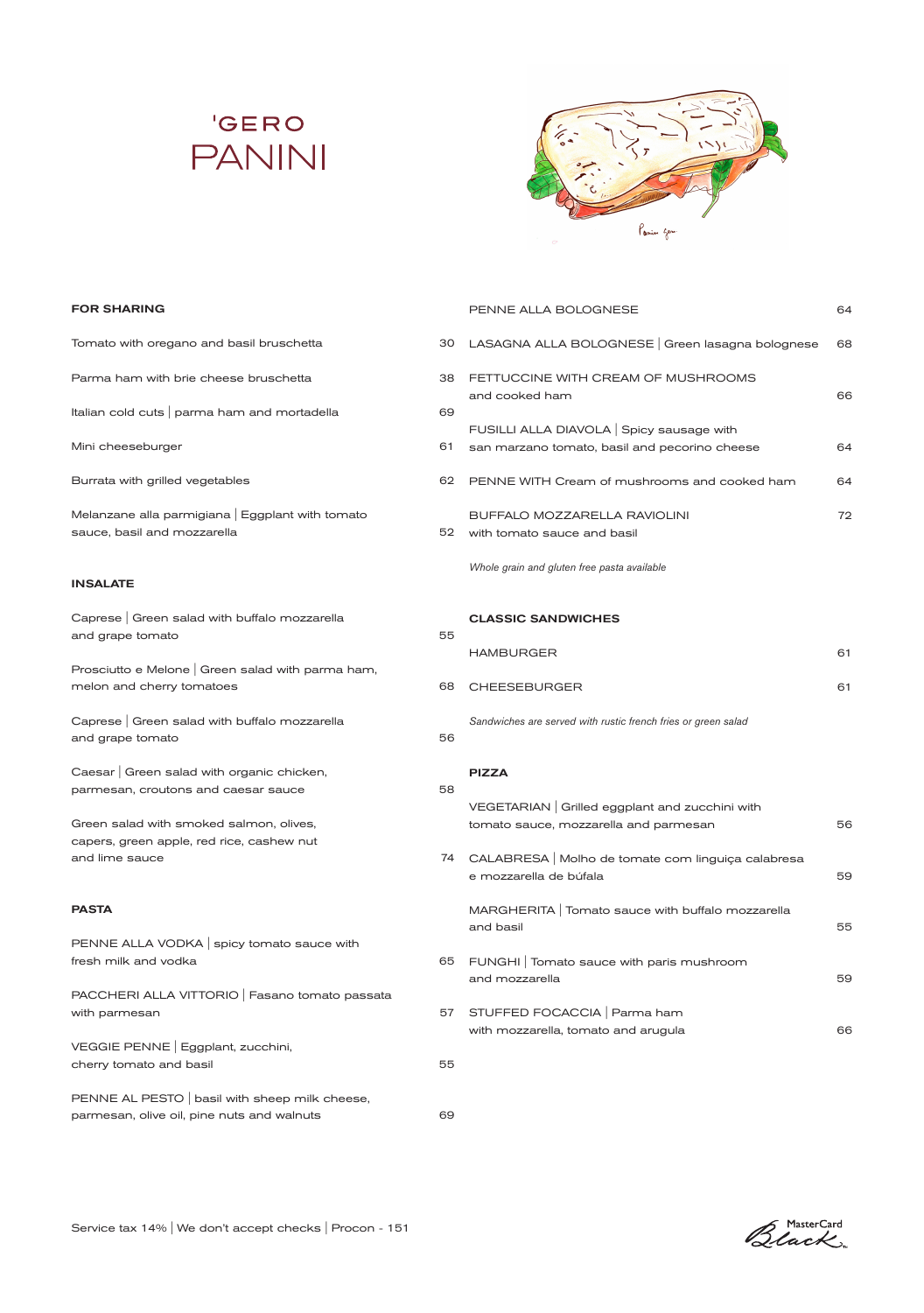| SANDWICH IN MIGA BREAD "TRAMEZZINO ROMANO"                            |    |
|-----------------------------------------------------------------------|----|
| CAPRESE   mozzarella, tomato, oregano and basil                       | 54 |
| TUNA FISH with boiled egg, pickles, lettuce,<br>tomato and mayonnaise | 57 |
| Sandwiches are served with rustic french fries or green salad         |    |
| PANINI SANDWICH IN CIABATTA BREAD                                     |    |
| Mozzarella with tomato, oregano and basil                             | 57 |
| PANINO DI ANNA zucchini, eggplant, tomato,<br>goat cheese and oregano | 55 |
| BEEF CARPACCIO with parmesan, grilled tomato,<br>arugula and mustard  | 68 |
| PARMA HAM with brie cheese, lettuce and tomato                        | 66 |
| MINI OLIVE CIABATTA with Bologna,<br>goat cheese and basil            | 66 |
| MORTADELLA with goat cheese on basil,<br>tomato and oregano           | 61 |
| PORCHETTA, tomato, arugula and green sauce                            | 54 |
| SALAMI with pecorino cheese, tomato and lettuce                       | 69 |
| Sandwiches are served with rustic french fries or green salad         |    |
| PIADINE   FLATBREAD SANDWICH                                          |    |
| CAPRESE   mozzarella with tomato, oregano<br>and basil                | 57 |
| GRILLED ZUCCHINI, eggplant, tomato,                                   |    |

white cheese and oregano **55** 

PARMA HAM, mozzarella, arugula and tomato 72

MORTADELLA with tomato and parmesan 62

tomato and lettuce 69

SALAMI, pecorino cheese, tomato and orégano 69

# MENU BAMBINI

| HAMBURGER                                                                                                      | 61 |
|----------------------------------------------------------------------------------------------------------------|----|
| SCALOPPINE GRIGLIATE Grilled beef escalopes                                                                    | 73 |
| POLLO Grilled chicken breast                                                                                   | 50 |
| PESCE GRIGLIATO Grilled fish fillet of the day                                                                 | 50 |
| Choose one side dish:                                                                                          |    |
| PURE DI PATATE   Mashed potatoes<br>PENNE AL POMODORO   Penne with tomato sauce<br>PATATE FRITE   French fries |    |
|                                                                                                                |    |
| <b>DOLCE</b>                                                                                                   |    |

|    | Piadina with hazelnut cream and strawberry       | 24 |
|----|--------------------------------------------------|----|
| 3  | Apple pie                                        | 24 |
|    | Chocolate brownie with ice cream                 | 29 |
|    | Coconut cake                                     | 24 |
|    | Classic New York cheesecake and red berry coulis | 29 |
|    | Tiramisù                                         | 46 |
|    | Torta di cioccolato                              | 29 |
| 1. | Cheese ice cream with guava paste sauce          | 24 |
|    | Seasonal fruits                                  | 19 |
|    |                                                  |    |

*Sandwiches are served with rustic french fries or green salad*

SMOKED SALMON with cream cheese,

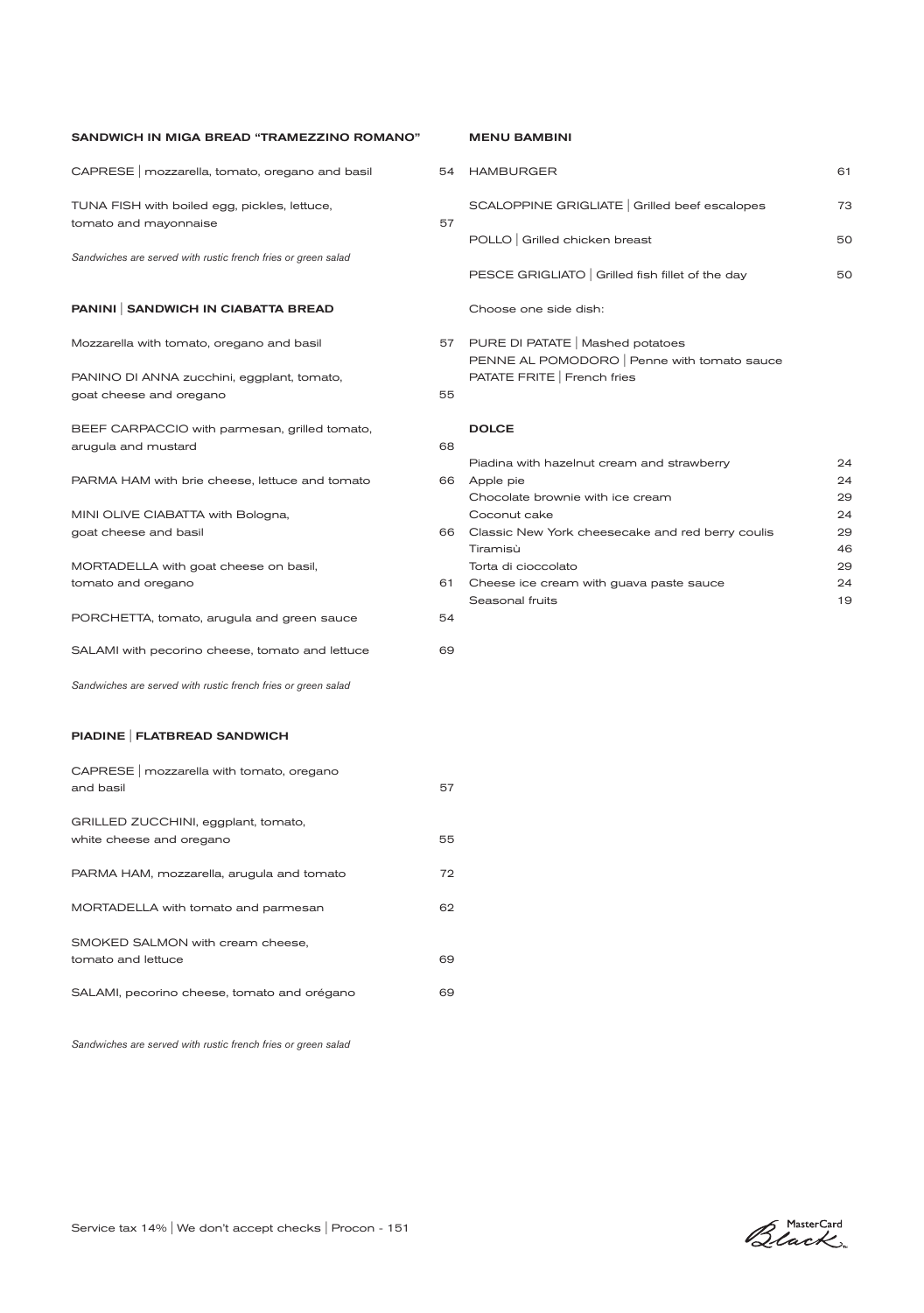# **'GERO PANINI**



DRY MARTINI 47

Gin Tanqueray and dry vermouth

#### NON-ALCOHOLIC BEVERAGES

| Still Water                                                | 8,50 |                                                    |    |
|------------------------------------------------------------|------|----------------------------------------------------|----|
| Panna   S. Pellegrino water 500ml                          | 28   | <b>NEGRONI</b>                                     | 47 |
| Soda                                                       | 9,50 | Gin Tanqueray, sweet vermouth and italian aperitif |    |
| Fruit Juice                                                | 18   |                                                    |    |
| Villa Piva Juice                                           | 19   | <b>WHISKY SOUR</b>                                 | 47 |
| Tomato Juice                                               | 22   | Whiskey Bulleit Bourbon, lime and simple syrup     |    |
| Espresso coffee                                            | 9,50 |                                                    |    |
| Decaf coffee                                               | 9,50 | <b>OLD FASHIONED</b>                               | 47 |
| Coffee with milk                                           | 9,50 | Whiskey Bulleit Bourbon, bitter and simple syrup   |    |
| Double coffee                                              | 14   |                                                    |    |
| Capuccino                                                  | 11   | <b>APEROL SPRITZ</b>                               | 47 |
| Mint tea                                                   | 11   | Aperol, Prosecco and sparkling water               |    |
| Sicilian lemon tea                                         | 11   |                                                    |    |
| Villa Piva Ice Tea                                         | 21   | <b>BELLINI</b>                                     | 47 |
| Energy drink                                               | 28   | Prosecco and peach puree                           |    |
| <b>BEER</b>                                                |      | <b>CARAJILLO</b>                                   | 55 |
|                                                            |      | Licor and espresso                                 |    |
| Stella Artois                                              | 16   |                                                    |    |
| Beck's                                                     | 16   |                                                    |    |
| Corona                                                     | 18   | <b>VODKA</b>                                       |    |
| Goose Island IPA                                           | 33   |                                                    |    |
|                                                            |      | <b>VOA</b>                                         | 41 |
| <b>CLASSICS</b>                                            |      | Ketel One                                          | 43 |
|                                                            |      | <b>Smirnoff Black</b>                              | 33 |
| <b>BLOODY MARY</b>                                         | 41   | Smirnoff                                           | 27 |
| Vodka Ketel One and seasoned tomato juice                  |      | Absolut                                            | 4C |
|                                                            |      | <b>Belvedere</b>                                   | 61 |
| MOSCOW MULE                                                | 41   |                                                    |    |
| Vodka Ketel One, lime, simple syrup and ginger foam        |      |                                                    |    |
|                                                            |      | <b>GIN</b>                                         |    |
| <b>COSMOPOLITAN</b>                                        | 41   |                                                    |    |
| Vodka Ketel One, siciliano, triple-sec and cranberry juice |      | Tanqueray                                          | 4C |
|                                                            |      | Gin Tanqueray Rangpur                              | 55 |
| CAIPIRINHA   VODKA                                         | 41   | Gin Tanqueray Sevilla                              | 55 |
| Vodka Ketel One, fruit and sugar                           |      | Tanqueray Ten                                      | 65 |
|                                                            |      | Beefeater                                          | 49 |
| CAIPIRINHA CACHAÇA                                         | 39   | Hendrick's                                         | 72 |
| Cachaça Ypióca Prata, fruit and sugar                      |      |                                                    |    |
| <b>GIN &amp; TONIC</b>                                     | 47   |                                                    |    |
| Gin Tanqueray, lemon, juniper and tonic                    |      |                                                    |    |
| <b>FITZGERALD</b>                                          | 47   |                                                    |    |
| Gin Tanqueray, lemon, simple syrup and bitter              |      |                                                    |    |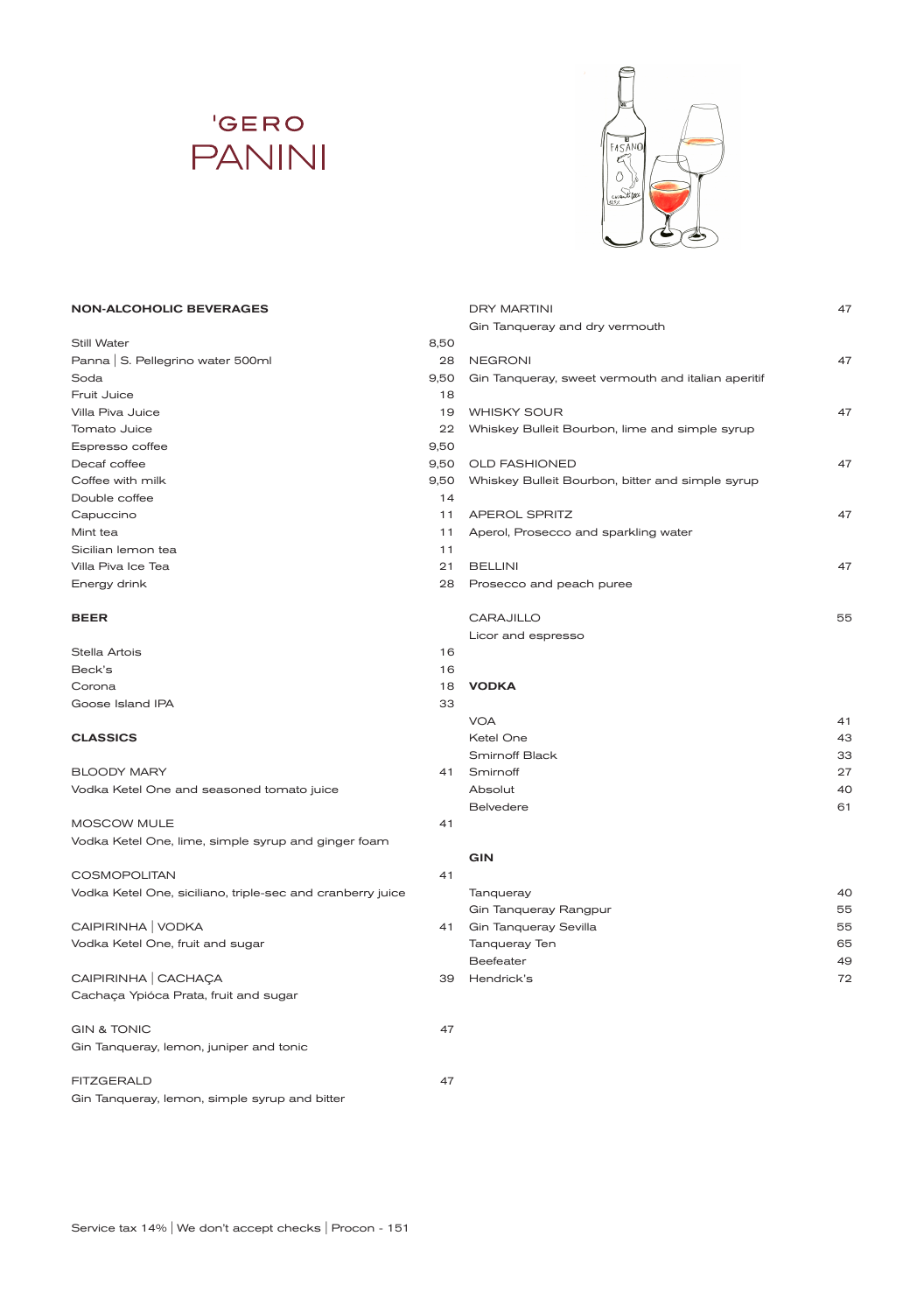| <b>TEQUILA</b>              |          | <b>WINE</b>                                                   |    | Glass Bottle<br>150ml 750ml |
|-----------------------------|----------|---------------------------------------------------------------|----|-----------------------------|
| José Cuervo Prata           | 33       | <b>SPUMANTI</b>                                               |    |                             |
| José Cuervo Gold            | 33       | La Roche Brut                                                 | 27 | 132                         |
|                             |          | Landiras                                                      |    |                             |
|                             |          | Prosecco Fasano Millesimato D.O.C.G.                          |    | 375                         |
| <b>BITTER</b>               |          | De Faveri   2018   Veneto   Italy                             |    |                             |
|                             |          |                                                               |    |                             |
| Fernet Branca               | 32       | <b>BIANCHI</b>                                                |    |                             |
|                             |          | Rosseti Bianco I.G.T.                                         | 44 | 248                         |
|                             |          | Tenute Tosseti   2016   Italy                                 |    |                             |
| <b>VERMOUTH</b>             |          | Pinot Grigio Fasano                                           |    | 325                         |
|                             |          | Di Lenardo   2018   Italy                                     |    |                             |
| Campari Nacional            | 33       | Compadre Chenin Chardonnay                                    | 34 | 140                         |
| Carpano Clássico            | 63       | La Agricola   2019   Mendoza   Argentina                      |    |                             |
| Martini Rosso               | 25       | Pinot Grigio D.O.C Delle Venezie                              | 43 | 195                         |
|                             |          | La Gondola   2017   Sicilia   Italy                           |    |                             |
|                             |          | Chateau La Fleur Bellevue                                     | 33 | 275                         |
| <b>CACHAÇA</b>              |          | Grand Vin De Bordeaux   Eymas&Fils   2014   France            |    |                             |
|                             |          | Fincas Del Sur Viognier                                       | 33 | 156                         |
| Leblon                      | 26       | La Agricola   2018   Santa Rosa - Mendoza   Argentina         |    |                             |
| Espírito de Minas           | 28       |                                                               |    |                             |
| Yaguara                     | 21       | ROSÉ                                                          |    |                             |
|                             |          | Quinta de Bons-ventos Rosé                                    | 32 | 148                         |
|                             |          | Casa Santos Lima   2019   Lisboa   Portugal                   |    |                             |
| <b>RUM</b>                  |          | Pinot Noir Estate Rosé                                        |    | 215                         |
|                             |          | Bodegas Garzón   2020   Uruguay                               |    |                             |
| Bacardi Branca              | 25       |                                                               |    |                             |
| <b>Bacardi Gold</b>         | 25       | <b>ROSSI</b>                                                  |    |                             |
|                             |          | Borsao Selección                                              |    | 332                         |
|                             |          | Garnacha   Bodegas Borsao   Espanha                           |    |                             |
| <b>LIQUEUR</b>              |          | Chianti Fasano                                                |    | 325                         |
|                             |          | Poggiotondo   2017   Italy                                    |    |                             |
| <b>Baileys</b>              | 35       | Primitivo A. Mare IGP<br>  Terra Rosa   2019   Puglia   Italy | 42 | 227                         |
| Limoncello<br>Licor 43      | 50       | Chateau Teyssier                                              |    | 480                         |
|                             | 55<br>29 | Grand Vin de Bordeaux 2015   Montagne Saint Emilion           |    |                             |
| Cointreau                   |          | Rosso di Montaltino D.O.C                                     |    | 512                         |
|                             |          | Tenute Poggiocaro   2015   Toscana   Italy                    |    |                             |
| <b>WHISKY</b>               |          | Barbaresco D.O.C.G                                            |    | 565                         |
|                             |          | Casali Del Barone   2015   Piemonte   Italy                   |    |                             |
| Red Label                   | 40       | Quinta de Bons-Ventos                                         | 34 | 148                         |
| <b>Black Label</b>          | 46       | Casa Santos Lima   2019   Lisboa   Portugal                   |    |                             |
| Macallan Triple Cask 12 Y.O | 208      | Fincas Del Sur Malbec                                         |    | 221                         |
| <b>Bulleit</b>              | 57       | La Agricola   2018   Valle Do Uco - Mendoza   Argentina       |    |                             |
| Dewar's                     | 41       | Compadre Shiraz - Malbec                                      |    | 140                         |
| <b>Ballantines</b>          | 41       | La Agricola   2018   Mendoza                                  |    |                             |
| Jack Daniel's               | 43       | Porto                                                         |    | 45                          |
| Chivas Regal                | 41       | Krohn Senador Tawny                                           |    |                             |
|                             |          | Porto                                                         |    | 32                          |
|                             |          | Poças Tawny                                                   |    |                             |
|                             |          | <b>FOR SHARING</b>                                            |    |                             |

| Clericot Sparkling or white wine | 165 |
|----------------------------------|-----|
|                                  |     |